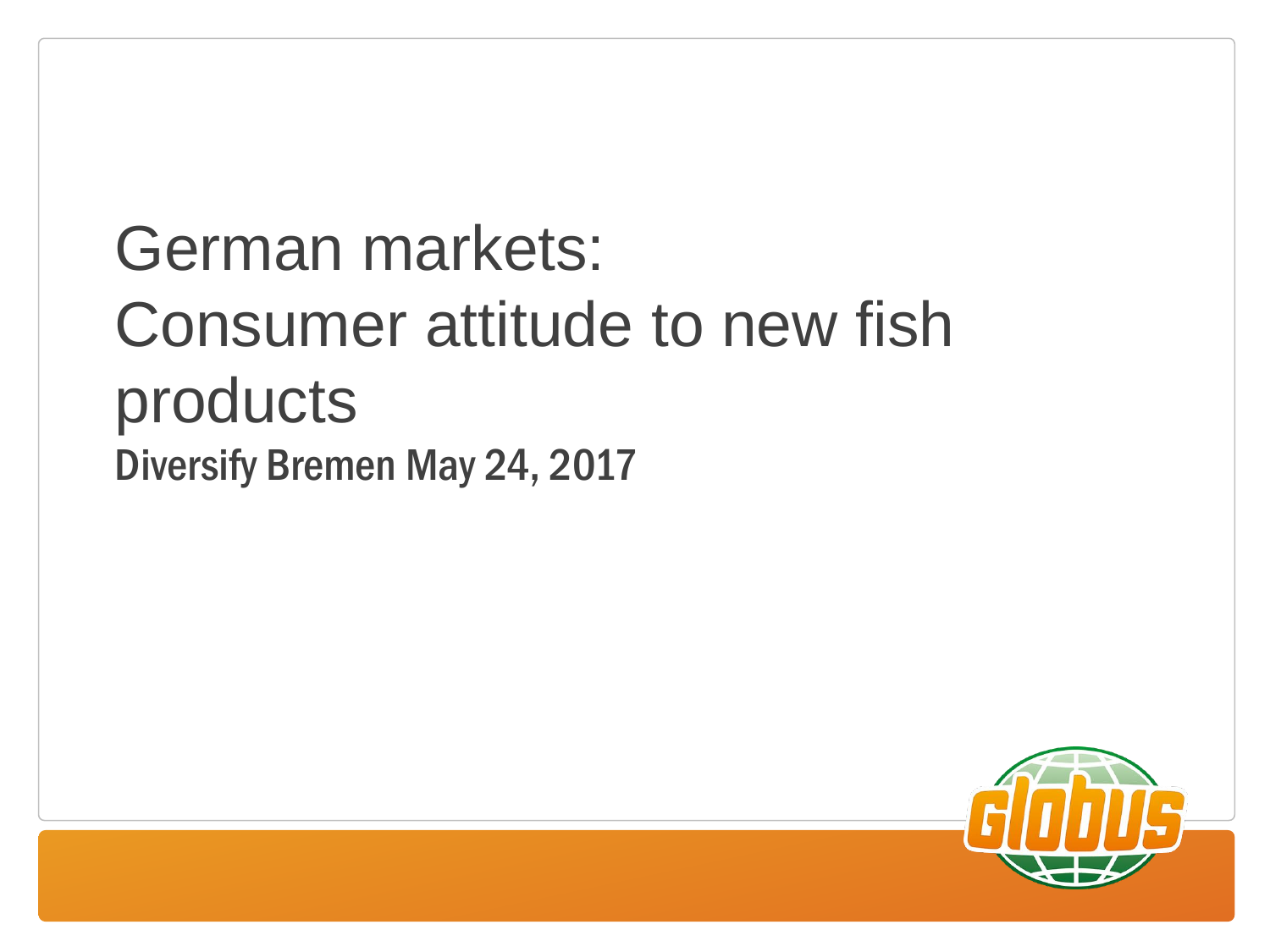# GLOBUS group 2017

### since 189 years for its customers



founded 1828 by Franz Bruch "value for money and solid service"

2015: "more quality of life for more people, good products, regional variety" (Thomas Bruch)

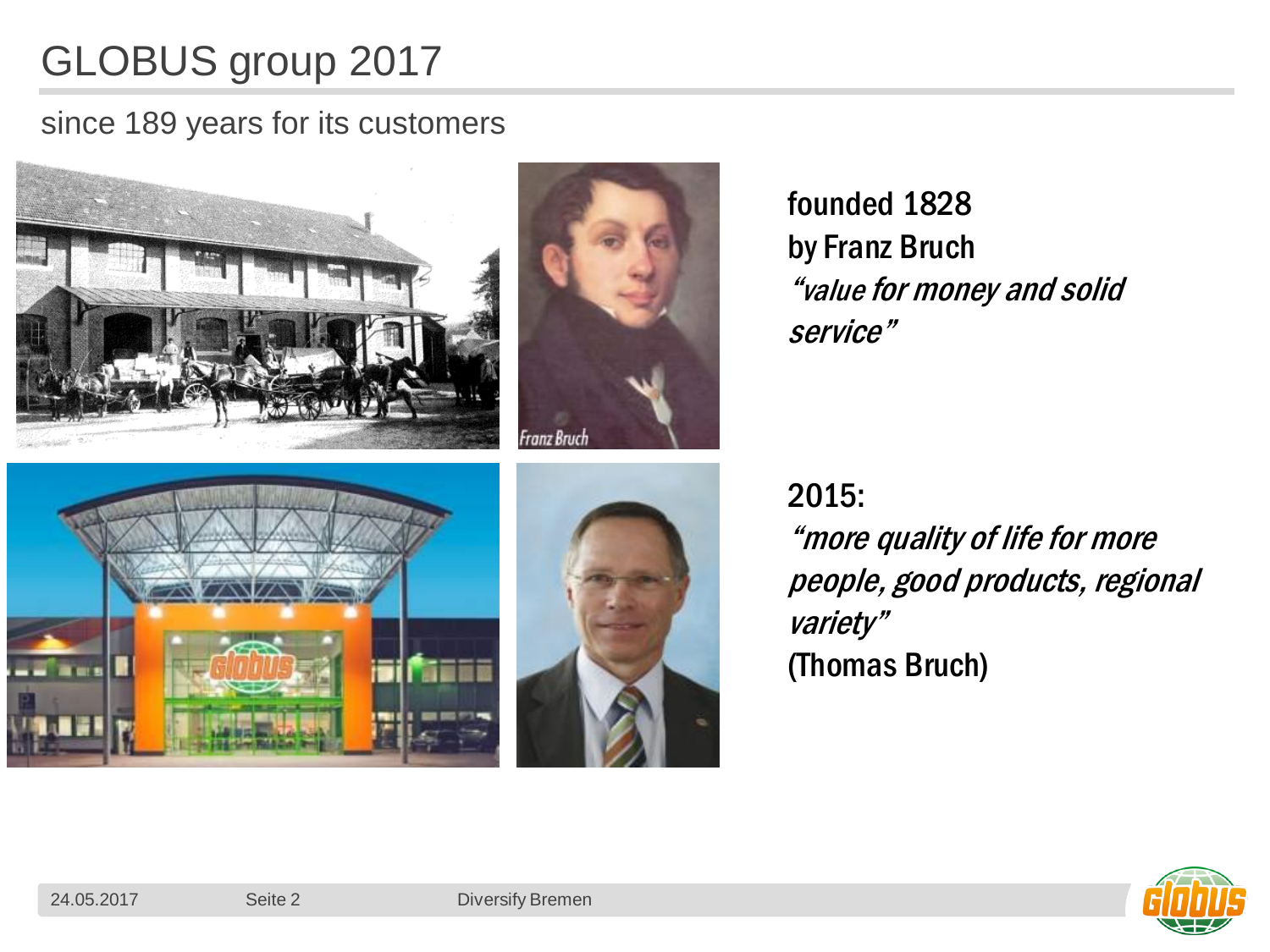# GLOBUS group 2017



- Germany
- 46 hypermarkets
- 90 DIY-superstores
- 8 electronic stores

### • Czech Republic

- 15 hypermarkets with DIY superstores
- Russia
- 12 hypermarkets
- Luxemburg
- 2 DIY-superstores
- 40.000 people
- 7,0 b  $\epsilon$  turnover

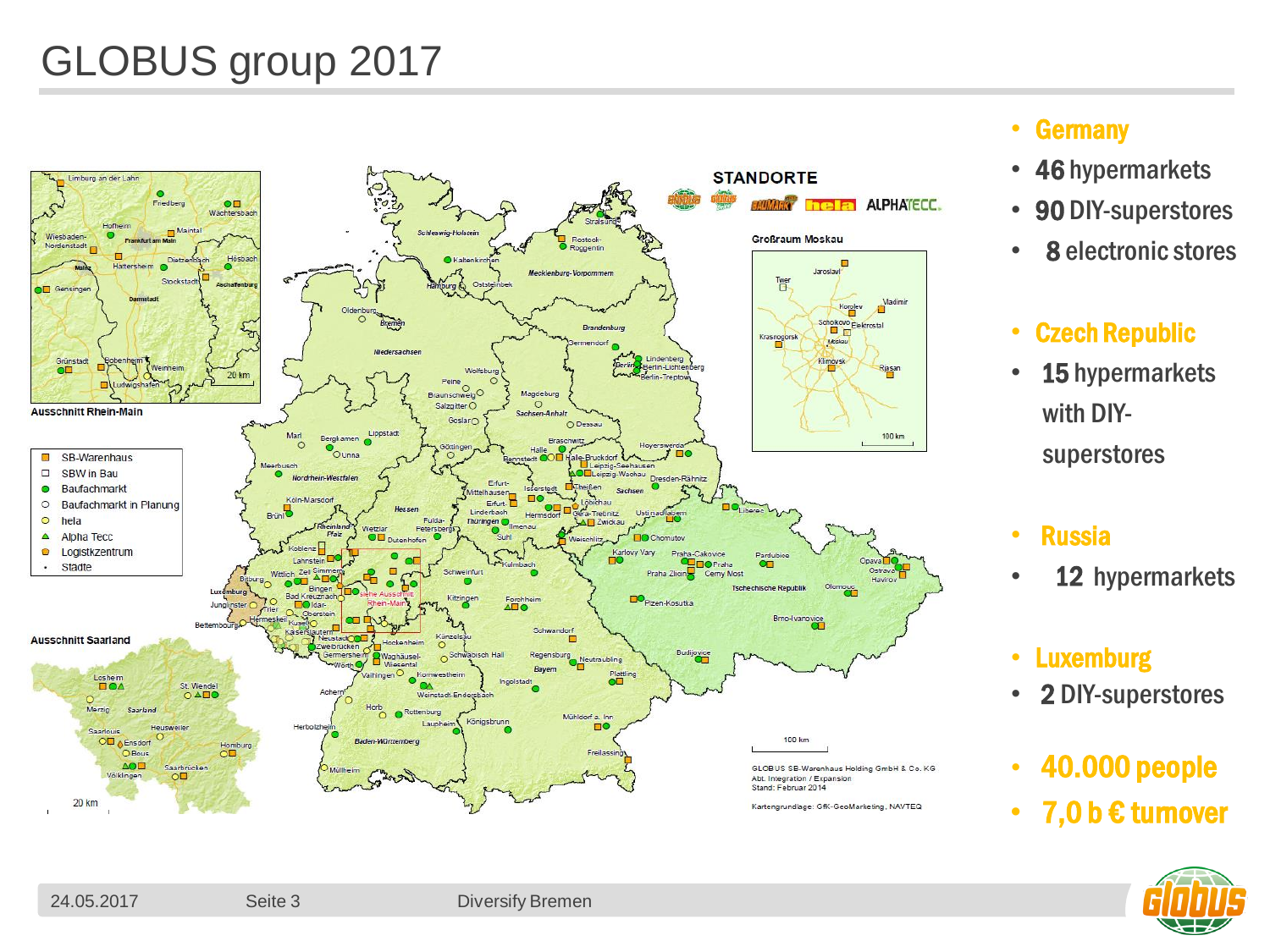### fish at Globus.de



#### Frische, Auswahl, Nachhaltigkeit

Gerade beim Fischkauf ist es uns besonders wichtig, unseren Kunden beim Einkauf ein sicheres Gefühl zu geben.

Darum lassen wir unsere Fischsorten und Meeresfrüchte an fünf Tagen in der Woche frisch anliefern. Und das nicht von ingendwoher, sondern von ausgewählten, bewährten Lieferanten. Wir oder gezüchtet wurde. Und um unsere Kunden zu überzeugen, überzeugen wir uns zunächst selbst: mit genauer Kontrolle der Ware, die bei uns ankommt, aber auch täglich in unserem Kühlhaus. Nur so können wir Frische und Qualität garantieren.

#### Unseren Fisch kann man mit gutem Gewissen genießen.

Unsere Fischverkäufer wissen nicht nur, was sie gerade in der Hand halten, sondern auch, wovon<br>sie reden. Weil es den Berut des "Fischfachverkäufers" in Deutschland nicht gibt, schulen wir unsere Mitarbeiter in Seminaren und schicken sie zu Lieferantenbesuchen. Kompetente Beratung hört bei uns nicht bei genauen Kenntnissen über das Produkt, seine Herkunft und Verarbeitung auf: Unsere Mitarbeiter beraten ihre Kunden auch gerne bei der Zubereitung des Fischs - vom Rezentvorschlag bis zu konkreten Zubereitungsideen

Schließlich macht es uns stolz, wenn unsere Mitarbeiter auch über Exoten, die wir neu im Sortiment haben, viel erzählen können und dann auch noch Tipps zur besten Zubereitung parat haben.



#### Nutzen Sie unseren besonderen Service

· Jeder Fisch wird auf Wunsch küchenfertig zubereiter · Fischplatten gibt's auf Bestellung, Sie zahlen nur die Ware. · (Fast) jeder exotischer Fisch im Angebot

Vorbestellung nicht nur an Feiertagen: Zettel ausfüllen und an Ihrer Fischtheke abgeben.





### **Nachhaltiger Fischfang**

An unseren Fischtheken finden unsere Kunden bis zu 80 Sorten Fisch. Damit wir ihnen auch in Zukunft eine solche Auswahl bieten können, wird das Thema "Nachhaltigkeit" von uns sehr ernst genommen.

Mehr zum Thema Nachhaltigkeit



### **MSC-Siegel**

Wir fördern nachhaltigen und bestandserhaltenden Fischfang nach dem Standard des MSC (Marine Stewardship Council) und verpflichten unsere Lieferanten vertraglich zur Einhaltung dieser Regeln.

### Mehr zum MSC-Siegel



**Fragen zur Zubereitung?** 

Unsere geschulten Mitarbeiter geben Ihren gerne Zubereitungstipps!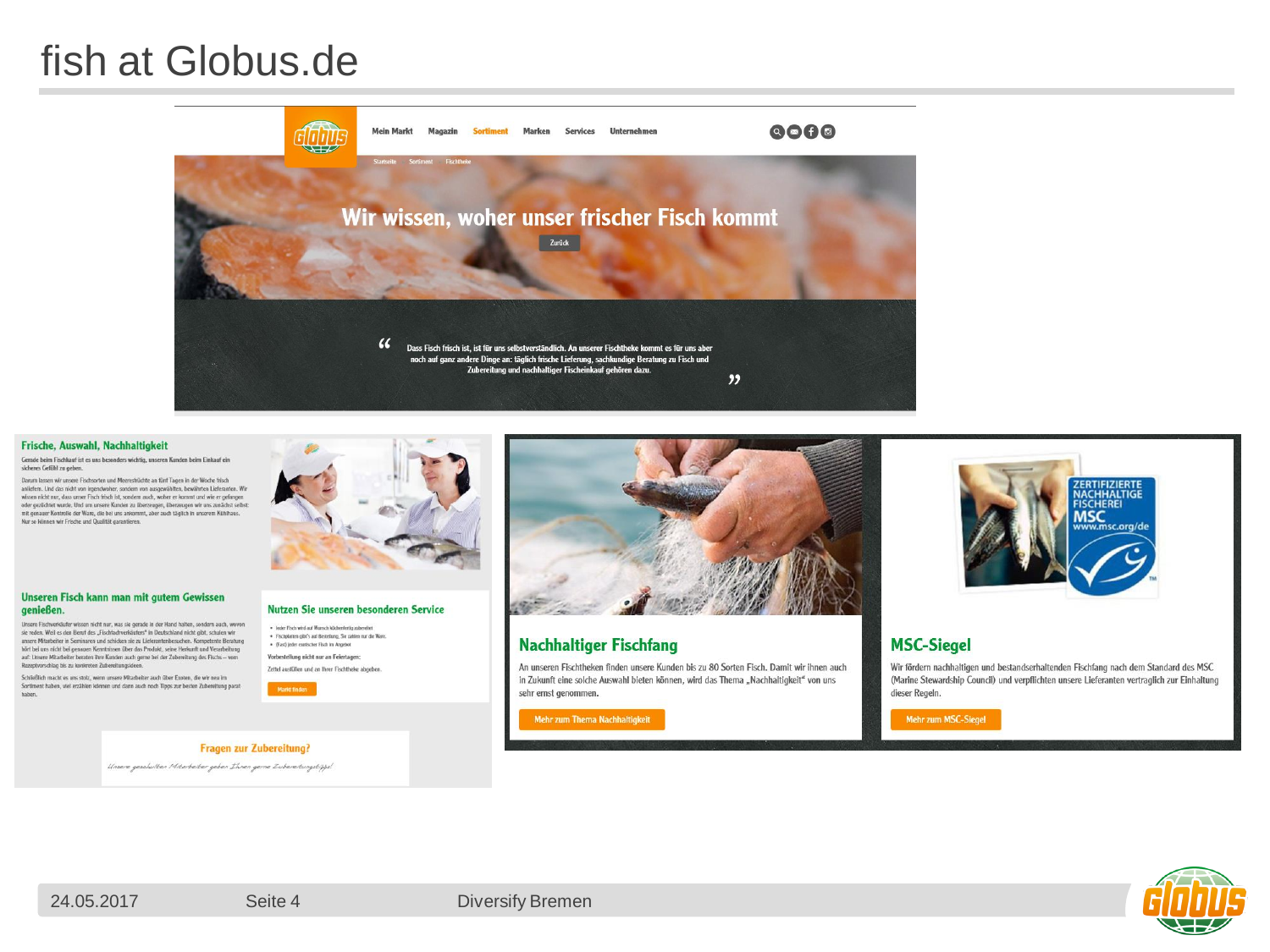### GLOBUS fish counters – characteristics & strategy

- **assortment in the counter: decision on store level**
- **priority on regional & local products**
- **promotion: seasonal & regional specialities**
- **growing share of in-house products (convenience products)**
- **"new" products in the market with Cobia, wild salmon fresh: USPs**
- **training & education: most important factor of success**

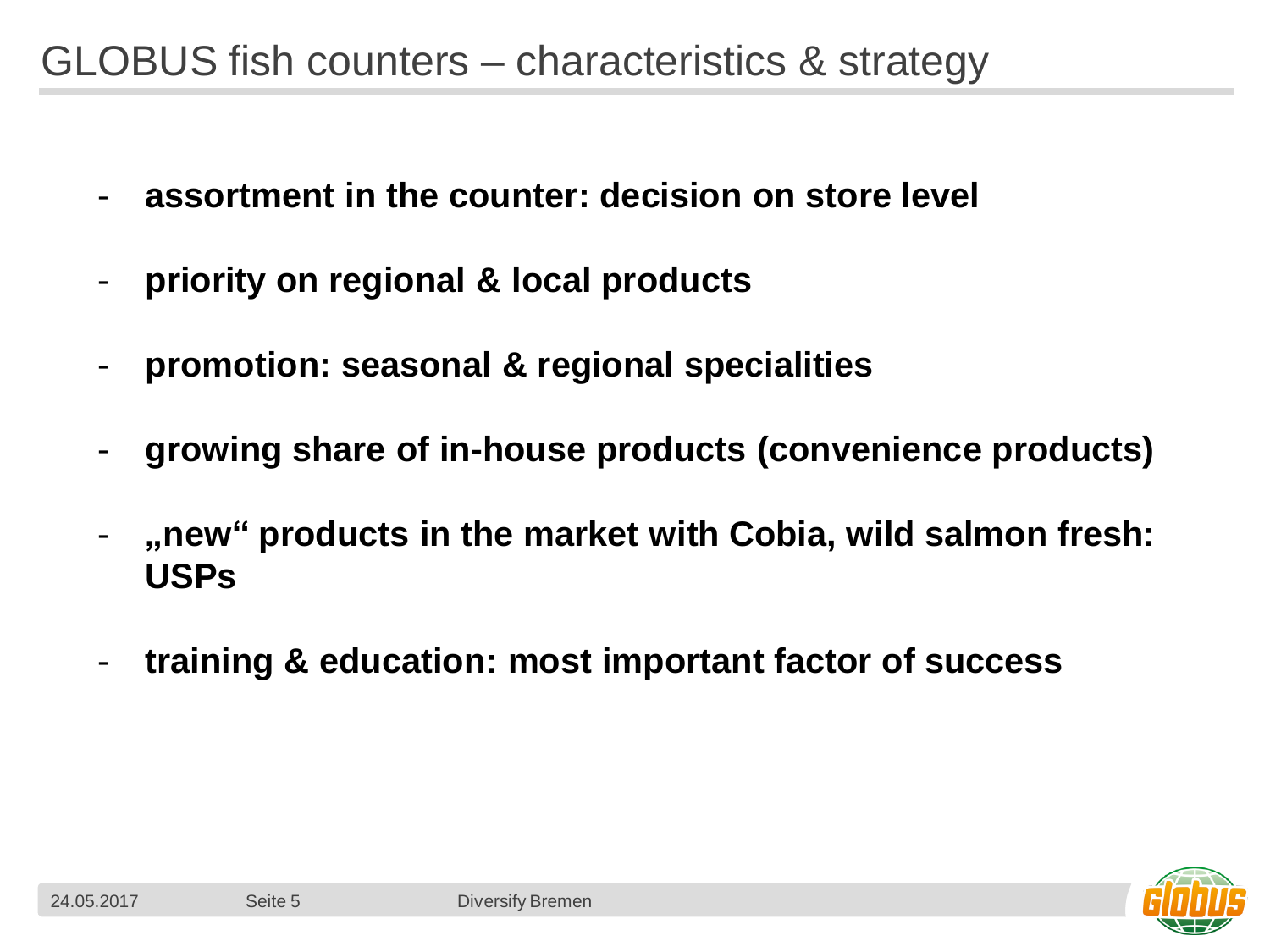# **trends – what do we know about consumption?**

## **world**

- fishery stable aquaculture growing
- increasing demand of seafood in the BRICs, worldwide

# **Germany**

- driven by price, strongest retail competition since years
- fresh fish in discount stores (Aldi, Lidl) nationwide since

2014

- strong economy, but lowest food expenses
- consumer's awareness of environmental conditions (catch, farming, processing, etc.) is growing
	- awareness is influenced by NGOs

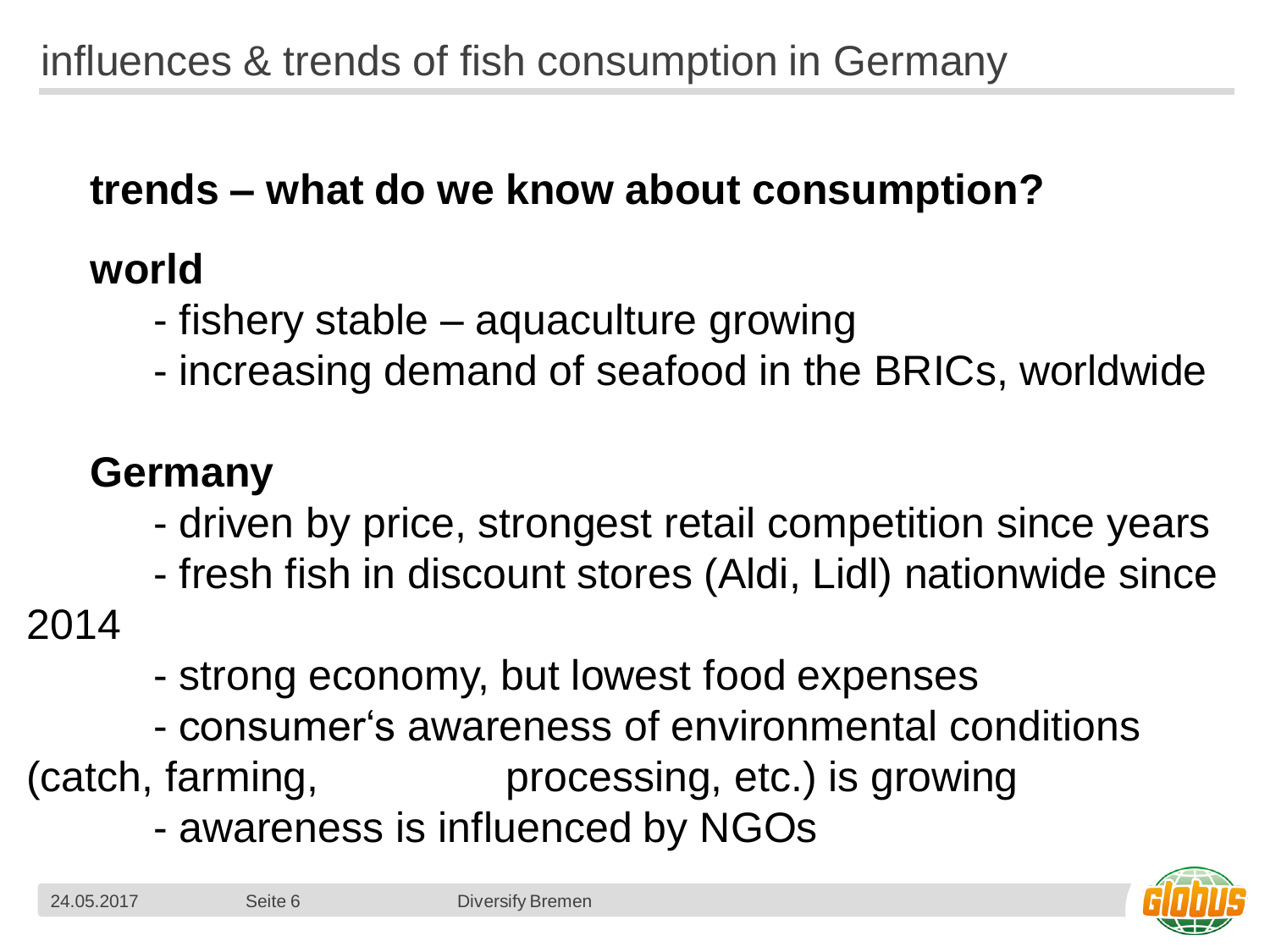GLOBUS-experience with new fish species 1

**TILAPIA (fresh fillet, skin on), farmed in Poland, GlobalGAP**

- **April 2015 January 2016**
- **first and only offer of fresh tilapia fillet in German retail**
- **promotions & tastings in every**
- **sales price like saithe fillet**
- **availability in the counter: every day**
- **sold volumes: very small, not growing over time**
- **farming stopped by supplier: no market in Europe**

**same time, independently: sales stopped by**





24.05.2017 Seite 7 Diversify Bremen

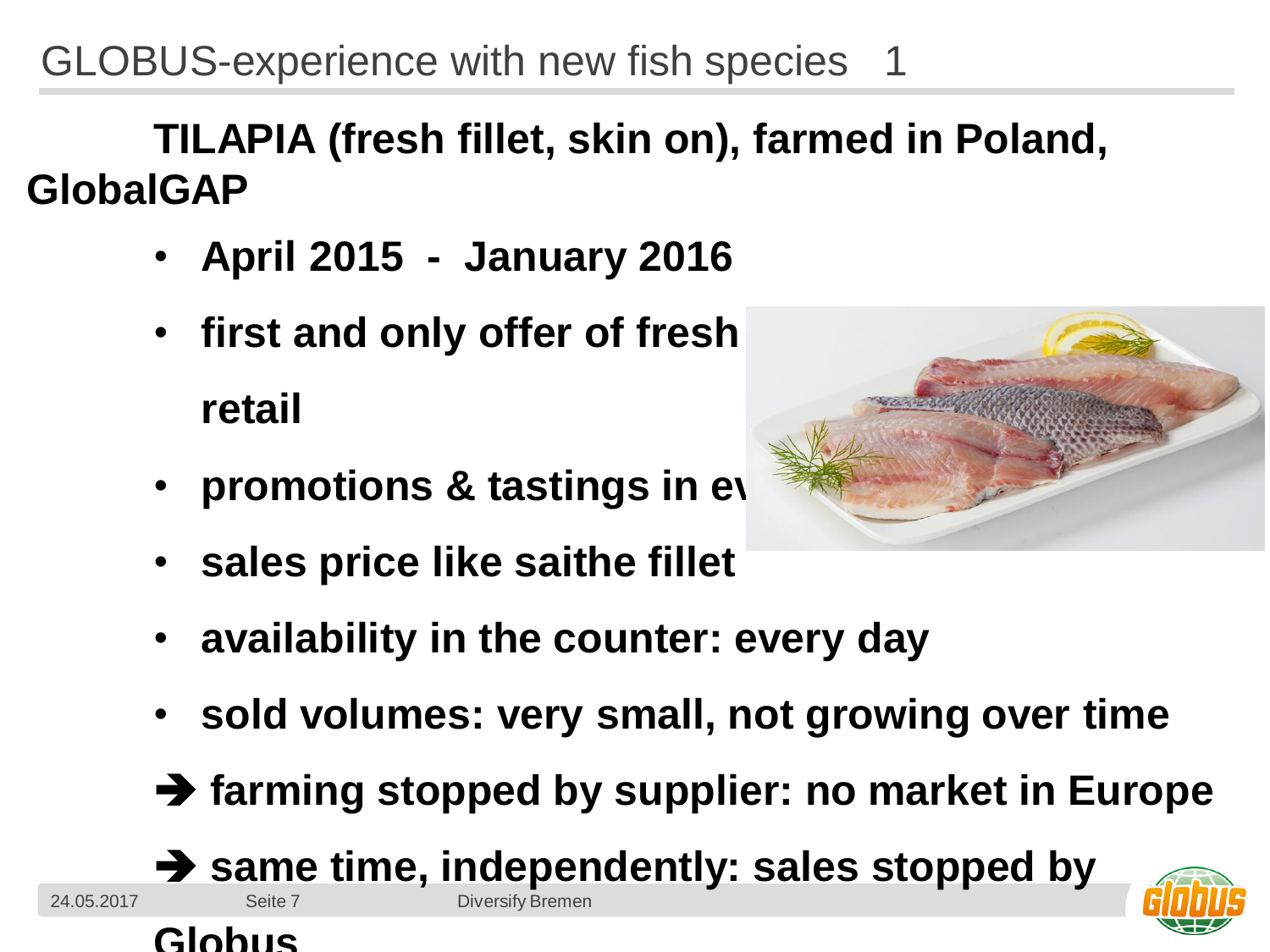GLOBUS-experience with new fish species 2

**COBIA (fresh fillet, skin on, highest omega 3 content), GlobalGAP, ASC,**

**off-shore farmed in Panama, delivered by flight 2x weekly**

- **April 2016**
- **first and only offer of fresh Cobia fillet in German retail**
- **promotions** (flyers, recipe card **store at the beginning**
- **sales price: upper level (similar thuna)**
- **availability at most count**

• **sales volume: small, depending on tastings/promo,** 



### **not growing**

24.05.2017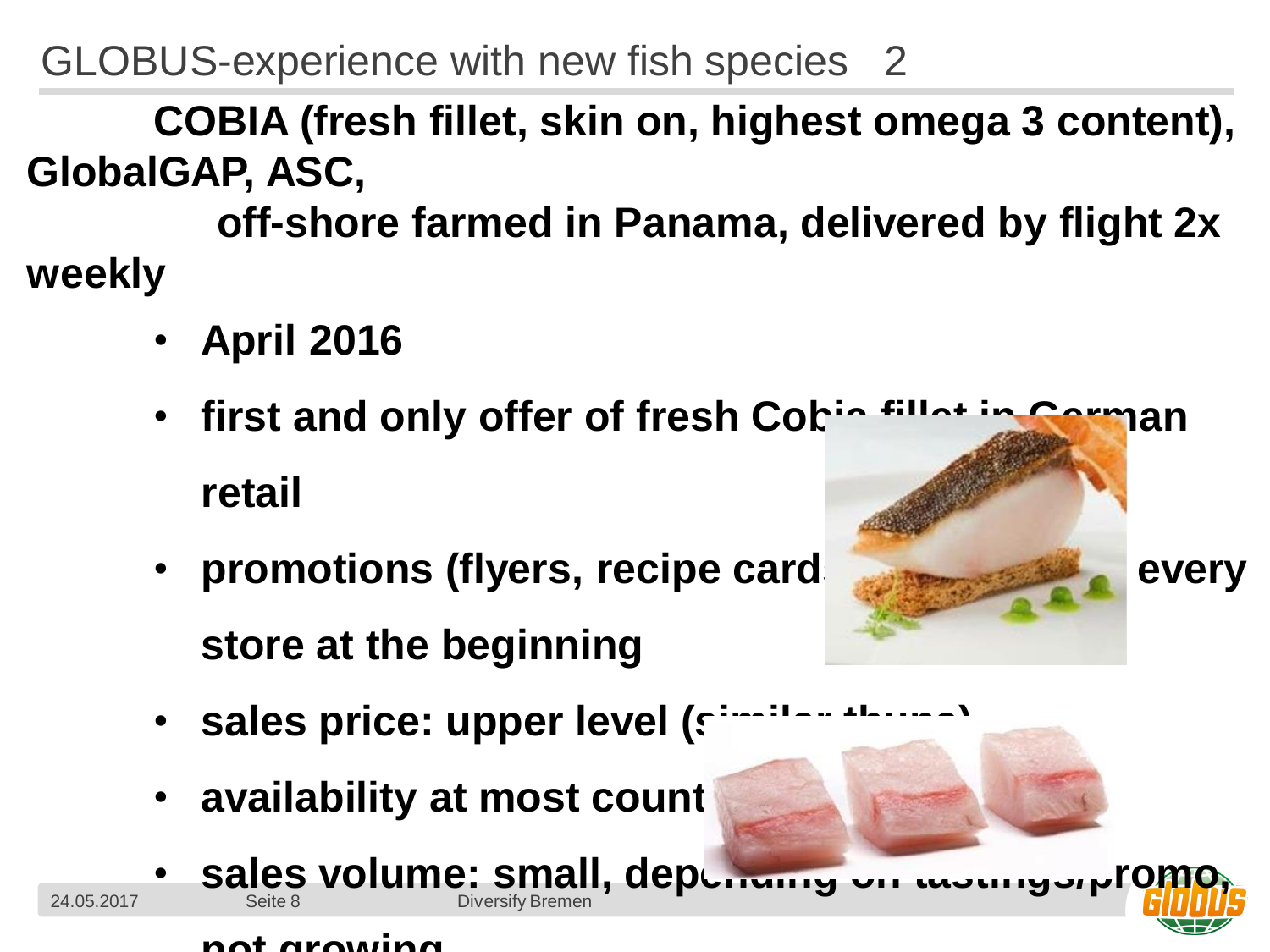GLOBUS-experience with new fish species 3

**SCOTTISH SALMON (fresh fillet, skin on, GlobalGAP certified)**

- **at GLOBUS since April 2016**
- **"usual" promotion**
- **sales price similar to Norwegia**
- **availability at every counter**
- **sales volume: stable, growing**
- **high customer acceptance**
- **well-known species**
- $\rightarrow$  **alternative to Norwegian salmon**
- 24.05.2017 Seite 9 Diversify Bremen **→ Scotland = pure nature**



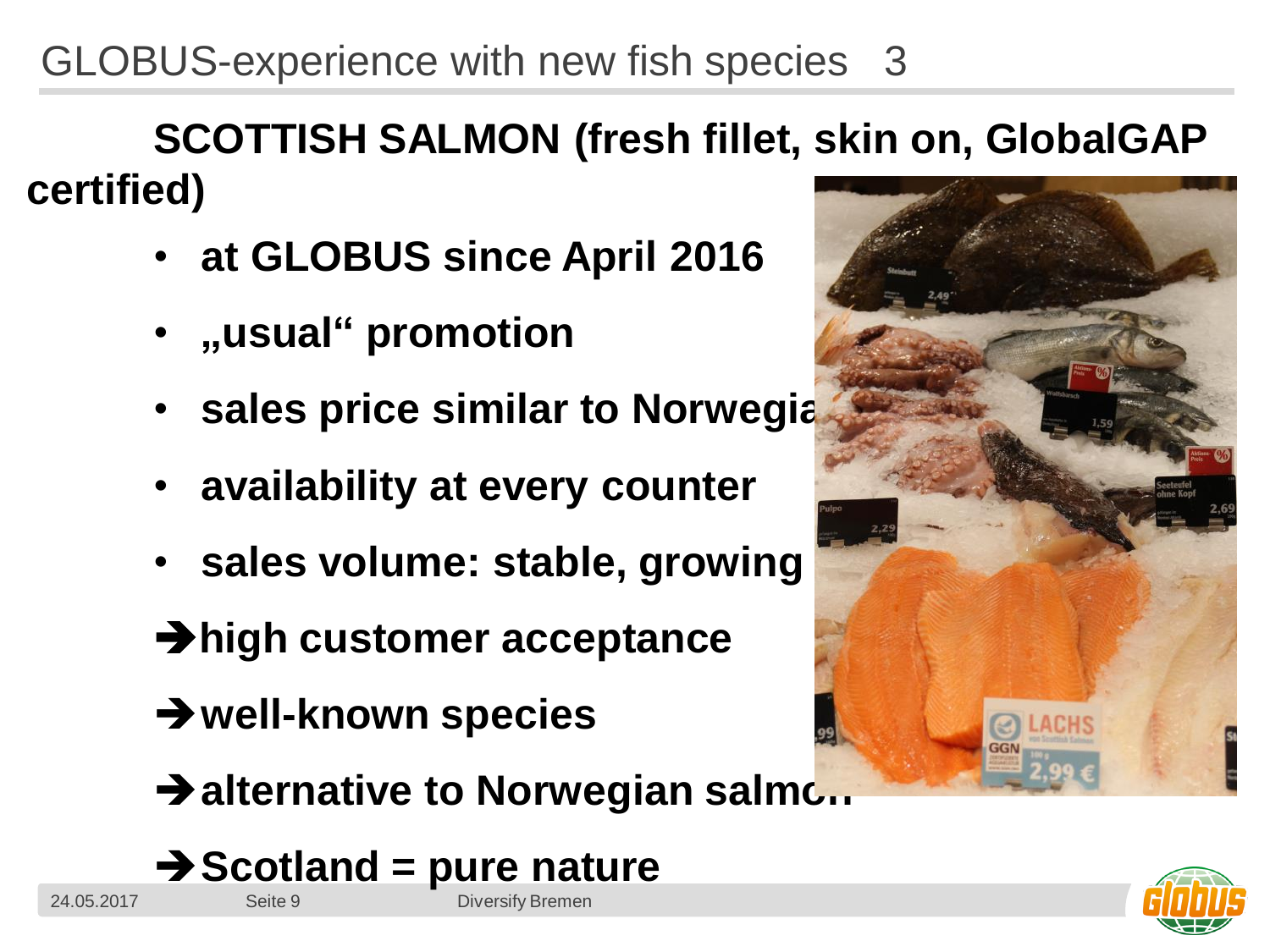# **CONCLUSIONS, LEARNINGS**

- **low acceptance of new species**
- **introduction needs time, people are eating what they already know**
- **tastings absolutely necessary**
- **stable, continuous supply/ logistics necessary**
- **information about product, origin in every channel**
- **investment of all partners in the chain necessary**
- **price is important**